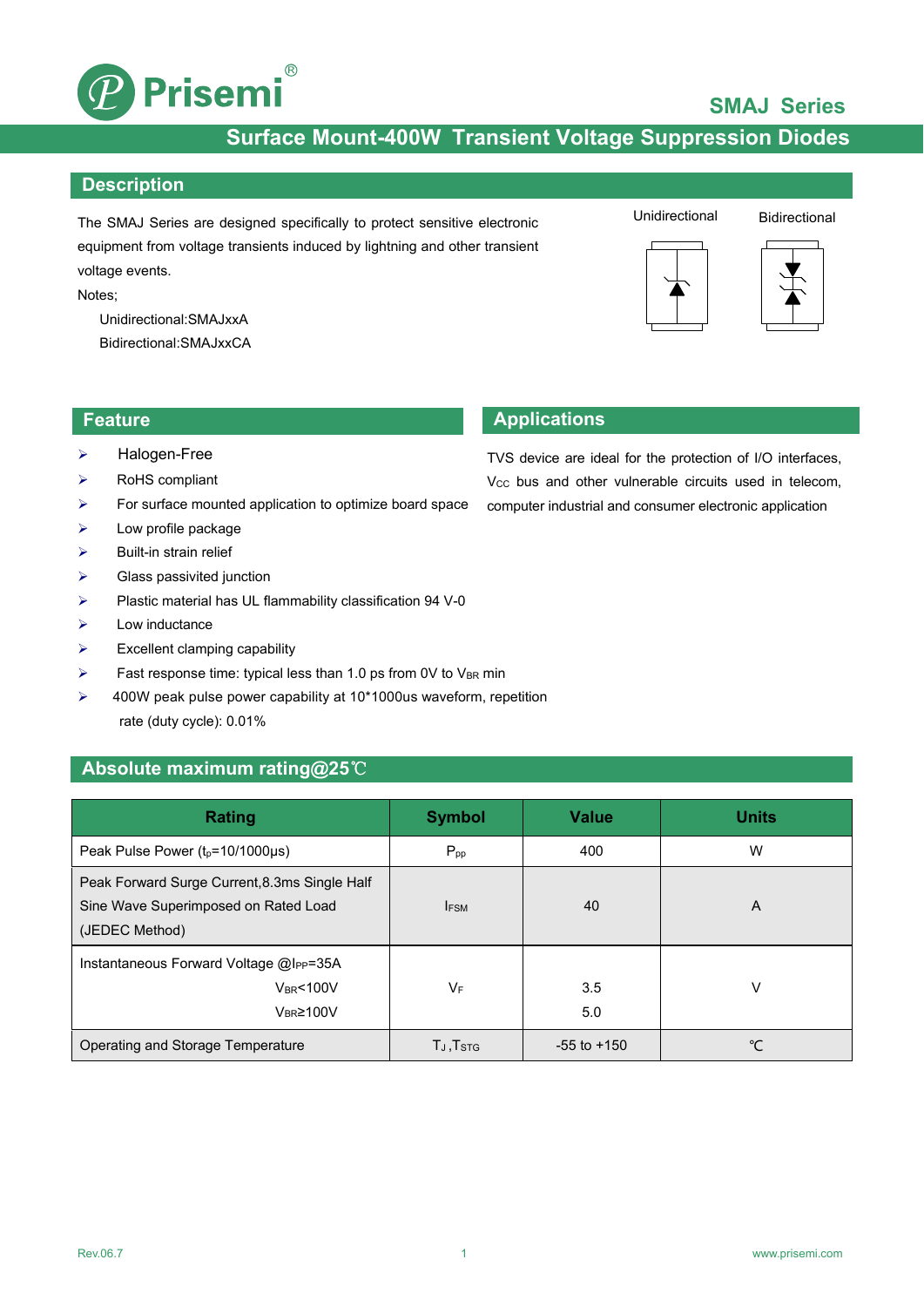| Electrical characteristics per line@25℃( unless otherwise specified) |                               |                                                                 |                                            |            |                                      |                                                           |                                                          |                                                            |
|----------------------------------------------------------------------|-------------------------------|-----------------------------------------------------------------|--------------------------------------------|------------|--------------------------------------|-----------------------------------------------------------|----------------------------------------------------------|------------------------------------------------------------|
| Part<br><b>Number</b><br>(Uni)                                       | Part<br><b>Number</b><br>(Bi) | <b>Reverse</b><br><b>Stand off</b><br><b>Voltage</b><br>$V_{R}$ | <b>Breakdown Voltage</b><br>VBR@ IT<br>(V) |            | <b>Test</b><br><b>Current</b><br>łт. | <b>Maximum</b><br><b>Clamping</b><br><b>Voltage</b><br>Vc | <b>Maximum</b><br>Peak<br><b>Pulse</b><br><b>Current</b> | <b>Maximum</b><br><b>Reverse</b><br>Leakage<br>$I_R @ V_R$ |
|                                                                      |                               | (V)                                                             | <b>MIN</b>                                 | <b>MAX</b> | (mA)                                 | $@$ l <sub>PP</sub>                                       | $_{\rm lpp}$                                             | $(\mu A)$                                                  |
| SMAJ5.0A                                                             | SMAJ5.0CA                     | 5.0                                                             | 6.40                                       | 7.00       | 10                                   | 9.2                                                       | 43.5                                                     | 800                                                        |
| SMAJ6.0A                                                             | SMAJ6.0CA                     | 6.0                                                             | 6.67                                       | 7.37       | $10$                                 | 10.3                                                      | 38.8                                                     | 800                                                        |
| SMAJ6.5A                                                             | SMAJ6.5CA                     | 6.5                                                             | 7.22                                       | 7.98       | 10 <sup>1</sup>                      | 11.2                                                      | 35.7                                                     | 500                                                        |
| SMAJ7.0A                                                             | SMAJ7.0CA                     | $7.0$                                                           | 7.78                                       | 8.60       | $10$                                 | 12.0                                                      | 33.3                                                     | 200                                                        |
| SMAJ7.5A                                                             | SMAJ7.5CA                     | 7.5                                                             | 8.33                                       | 9.21       | $\mathbf{1}$                         | 12.9                                                      | 31.0                                                     | 100                                                        |
| SMAJ8.0A                                                             | SMAJ8.0CA                     | 8.0                                                             | 8.89                                       | 9.83       | 1                                    | 13.6                                                      | 29.4                                                     | 50                                                         |
| SMAJ8.5A                                                             | SMAJ8.5CA                     | 8.5                                                             | 9.44                                       | 10.40      | 1                                    | 14.4                                                      | 27.8                                                     | 20                                                         |
| SMAJ9.0A                                                             | SMAJ9.0CA                     | 9.0                                                             | 10.00                                      | 11.10      | $\mathbf{1}$                         | 15.4                                                      | 26.0                                                     | 10                                                         |
| SMAJ10A                                                              | SMAJ10CA                      | 10.0                                                            | 11.10                                      | 12.30      | 1                                    | 17.0                                                      | 23.5                                                     | 5                                                          |
| SMAJ11A                                                              | SMAJ11CA                      | 11.0                                                            | 12.20                                      | 13.50      | $\mathbf{1}$                         | 18.2                                                      | 22.0                                                     | $\mathbf{1}$                                               |
| SMAJ12A                                                              | SMAJ12CA                      | 12.0                                                            | 13.30                                      | 14.70      | 1                                    | 19.9                                                      | 20.1                                                     | $\mathbf{1}$                                               |
| SMAJ13A                                                              | SMAJ13CA                      | 13.0                                                            | 14.40                                      | 15.90      | $\mathbf{1}$                         | 21.5                                                      | 18.6                                                     | $\mathbf{1}$                                               |
| SMAJ14A                                                              | SMAJ14CA                      | 14.0                                                            | 15.60                                      | 17.20      | $\mathbf{1}$                         | 23.2                                                      | 17.2                                                     | $\mathbf{1}$                                               |
| SMAJ15A                                                              | SMAJ15CA                      | 15.0                                                            | 16.70                                      | 18.50      | $\mathbf{1}$                         | 24.4                                                      | 16.4                                                     | $\mathbf{1}$                                               |
| SMAJ16A                                                              | SMAJ16CA                      | 16.0                                                            | 17.80                                      | 19.70      | 1                                    | 26.0                                                      | 15.4                                                     | $\mathbf{1}$                                               |
| SMAJ17A                                                              | SMAJ17CA                      | 17.0                                                            | 18.90                                      | 20.90      | $\mathbf{1}$                         | 27.6                                                      | 14.5                                                     | $\mathbf{1}$                                               |
| SMAJ18A                                                              | SMAJ18CA                      | 18.0                                                            | 20.00                                      | 22.10      | $\mathbf{1}$                         | 29.2                                                      | 13.7                                                     | $\mathbf{1}$                                               |
| SMAJ20A                                                              | SMAJ20CA                      | 20.0                                                            | 22.20                                      | 24.50      | 1                                    | 32.4                                                      | 12.3                                                     | $\mathbf{1}$                                               |
| SMAJ22A                                                              | SMAJ22CA                      | 22.0                                                            | 24.40                                      | 26.90      | $\mathbf{1}$                         | 35.5                                                      | 11.3                                                     | 1                                                          |
| SMAJ24A                                                              | SMAJ24CA                      | 24.0                                                            | 26.70                                      | 29.50      | 1                                    | 38.9                                                      | 10.3                                                     | 1                                                          |
| SMAJ26A                                                              | SMAJ26CA                      | 26.0                                                            | 28.90                                      | 31.90      | $\mathbf{1}$                         | 42.1                                                      | 9.5                                                      | $\mathbf{1}$                                               |
| SMAJ28A                                                              | SMAJ28CA                      | 28.0                                                            | 31.10                                      | 34.40      | $\mathbf{1}$                         | 45.4                                                      | 8.8                                                      | $\mathbf{1}$                                               |
| SMAJ30A                                                              | SMAJ30CA                      | 30.0                                                            | 33.30                                      | 36.80      | 1                                    | 48.4                                                      | 8.3                                                      | 1                                                          |
| SMAJ33A                                                              | SMAJ33CA                      | 33.0                                                            | 36.70                                      | 40.60      | $\mathbf{1}$                         | 53.3                                                      | 7.5                                                      | $\mathbf{1}$                                               |
| SMAJ36A                                                              | SMAJ36CA                      | 36.0                                                            | 40.00                                      | 44.20      | $\mathbf{1}$                         | 58.1                                                      | 6.9                                                      | 1                                                          |
| SMAJ40A                                                              | SMAJ40CA                      | 40.0                                                            | 44.40                                      | 49.10      | 1                                    | 64.5                                                      | 6.2                                                      | $\mathbf{1}$                                               |
| SMAJ43A                                                              | SMAJ43CA                      | 43.0                                                            | 47.80                                      | 52.80      | $\mathbf{1}$                         | 69.4                                                      | 5.8                                                      | $\mathbf{1}$                                               |
| SMAJ45A                                                              | SMAJ45CA                      | 45.0                                                            | 50.00                                      | 55.30      | $\mathbf{1}$                         | 72.7                                                      | 5.5                                                      | 1                                                          |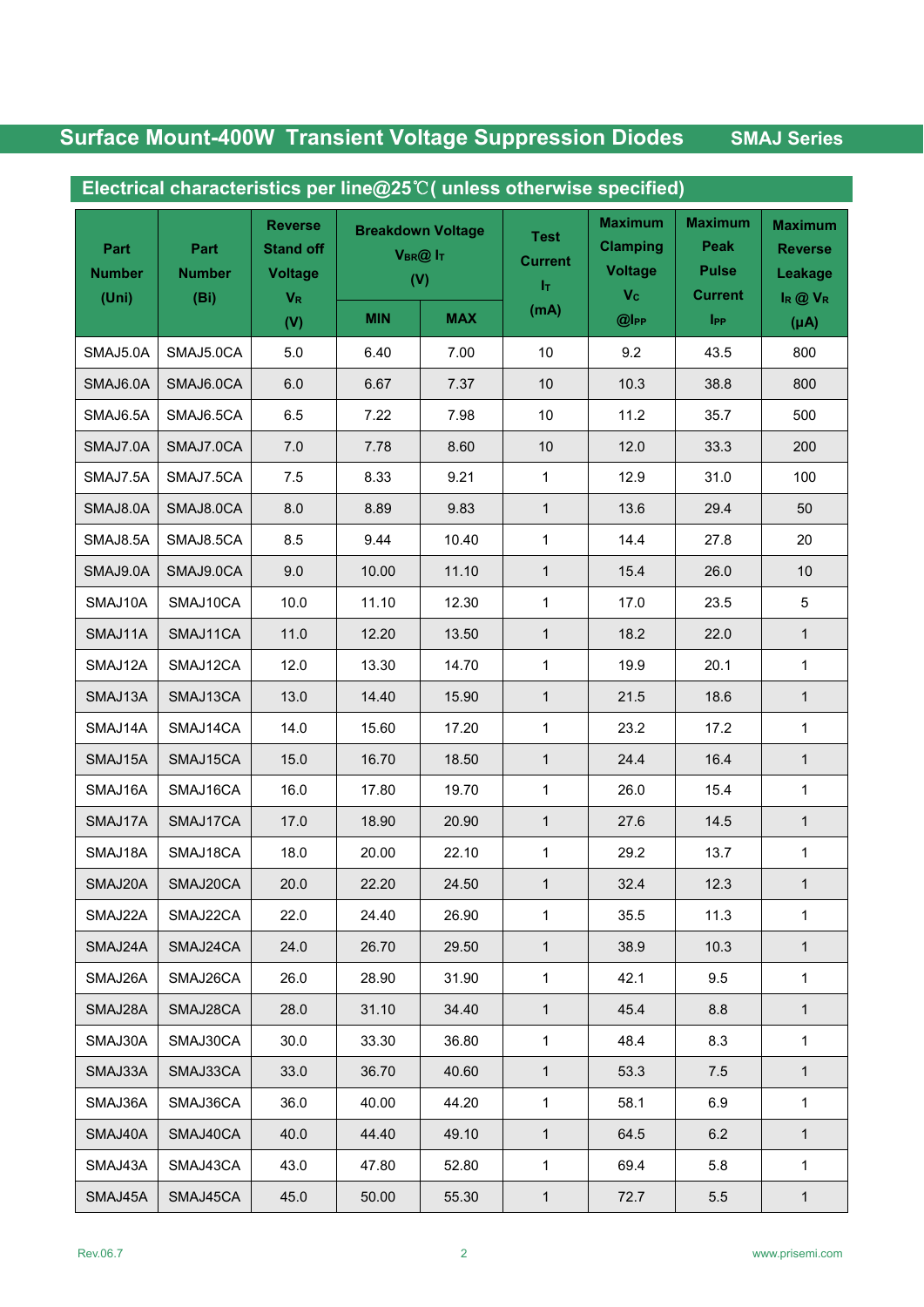| Part<br><b>Number</b><br>(Uni) | Part<br><b>Number</b><br>(Bi) | <b>Reverse</b><br><b>Stand off</b><br><b>Voltage</b><br>$V_{R}$ | <b>Breakdown Voltage</b><br>$V_{BR}$ @ $I_T$<br>(V) |            | <b>Test</b><br><b>Current</b><br>łт. | <b>Maximum</b><br><b>Clamping</b><br><b>Voltage</b><br>V <sub>c</sub> | <b>Maximum</b><br>Peak<br><b>Pulse</b><br><b>Current</b> | <b>Maximum</b><br><b>Reverse</b><br>Leakage<br>$I_R @ V_R$ |
|--------------------------------|-------------------------------|-----------------------------------------------------------------|-----------------------------------------------------|------------|--------------------------------------|-----------------------------------------------------------------------|----------------------------------------------------------|------------------------------------------------------------|
|                                |                               | (V)                                                             | <b>MIN</b>                                          | <b>MAX</b> | (mA)                                 | $@$ lpp                                                               | <b>IPP</b>                                               | $(\mu A)$                                                  |
| SMAJ48A                        | SMAJ48CA                      | 48.0                                                            | 53.30                                               | 58.90      | $\mathbf{1}$                         | 77.4                                                                  | 5.2                                                      | $\mathbf 1$                                                |
| SMAJ51A                        | SMAJ51CA                      | 51.0                                                            | 56.70                                               | 62.70      | $\mathbf{1}$                         | 82.4                                                                  | 4.9                                                      | $\mathbf{1}$                                               |
| SMAJ54A                        | SMAJ54CA                      | 54.0                                                            | 60.00                                               | 66.30      | 1                                    | 87.1                                                                  | 4.6                                                      | $\mathbf{1}$                                               |
| SMAJ58A                        | SMAJ58CA                      | 58.0                                                            | 64.40                                               | 71.20      | $\mathbf{1}$                         | 93.6                                                                  | 4.3                                                      | $\mathbf{1}$                                               |
| SMAJ60A                        | SMAJ60CA                      | 60.0                                                            | 66.70                                               | 73.70      | 1                                    | 96.8                                                                  | 4.1                                                      | 1                                                          |
| SMAJ64A                        | SMAJ64CA                      | 64.0                                                            | 71.10                                               | 78.60      | $\mathbf{1}$                         | 103.0                                                                 | 3.9                                                      | $\mathbf{1}$                                               |
| SMAJ70A                        | SMAJ70CA                      | 70.0                                                            | 77.80                                               | 86.00      | 1                                    | 113.0                                                                 | 3.5                                                      | 1                                                          |
| SMAJ75A                        | SMAJ75CA                      | 75.0                                                            | 83.30                                               | 92.10      | $\mathbf{1}$                         | 121.0                                                                 | 3.3                                                      | $\mathbf{1}$                                               |
| SMAJ78A                        | SMAJ78CA                      | 78.0                                                            | 86.70                                               | 95.80      | $\mathbf{1}$                         | 126.0                                                                 | 3.2                                                      | 1                                                          |
| SMAJ85A                        | SMAJ85CA                      | 85.0                                                            | 94.40                                               | 104.00     | $\mathbf{1}$                         | 137.0                                                                 | 2.9                                                      | $\mathbf{1}$                                               |
| SMAJ90A                        | SMAJ90CA                      | 90.0                                                            | 100.00                                              | 111.00     | $\mathbf{1}$                         | 146.0                                                                 | 2.7                                                      | 1                                                          |
| SMAJ100A                       | SMAJ100CA                     | 100.0                                                           | 111.00                                              | 123.00     | $\mathbf{1}$                         | 162.0                                                                 | 2.5                                                      | $\mathbf{1}$                                               |
| SMAJ110A                       | SMAJ110CA                     | 110.0                                                           | 122.00                                              | 135.00     | 1                                    | 177.0                                                                 | 2.3                                                      | 1                                                          |
| SMAJ120A                       | SMAJ120CA                     | 120.0                                                           | 133.00                                              | 147.00     | $\mathbf{1}$                         | 193.0                                                                 | 2.1                                                      | $\mathbf{1}$                                               |
| SMAJ130A                       | SMAJ130CA                     | 130.0                                                           | 144.00                                              | 159.00     | $\mathbf{1}$                         | 209.0                                                                 | 1.9                                                      | 1                                                          |
| SMAJ150A                       | SMAJ150CA                     | 150.0                                                           | 167.00                                              | 185.00     | $\mathbf{1}$                         | 243.0                                                                 | 1.6                                                      | $\mathbf{1}$                                               |
| SMAJ160A                       | SMAJ160CA                     | 160.0                                                           | 178.00                                              | 197.00     | 1                                    | 259.0                                                                 | 1.5                                                      | 1                                                          |
| SMAJ170A                       | SMAJ170CA                     | 170.0                                                           | 189.00                                              | 209.00     | $\mathbf{1}$                         | 275.0                                                                 | 1.5                                                      | $\mathbf{1}$                                               |
| SMAJ180A                       | SMAJ180CA                     | 180.0                                                           | 201.00                                              | 222.00     | 1                                    | 292.0                                                                 | 1.4                                                      | 1                                                          |
| SMAJ200A                       | SMAJ200CA                     | 200.0                                                           | 224.00                                              | 247.00     | $\mathbf{1}$                         | 324.0                                                                 | $1.2$                                                    | $\mathbf{1}$                                               |
| SMAJ220A                       | SMAJ220A                      | 220.0                                                           | 246.00                                              | 272.00     | $\mathbf{1}$                         | 356.0                                                                 | 1.1                                                      | 1                                                          |
| SMAJ250A                       | SMAJ250CA                     | 250.0                                                           | 279.00                                              | 309.00     | $\mathbf{1}$                         | 405.0                                                                 | 1.0                                                      | $\mathbf{1}$                                               |
| SMAJ300A                       | SMAJ300CA                     | 300.0                                                           | 335.00                                              | 371.00     | $\mathbf{1}$                         | 486.0                                                                 | 0.8                                                      | 1                                                          |
| SMAJ350A                       | SMAJ350CA                     | 350.0                                                           | 391.00                                              | 432.00     | 1                                    | 567.0                                                                 | 0.7                                                      | 1                                                          |
| SMAJ400A                       | SMAJ400CA                     | 400.0                                                           | 447.00                                              | 494.00     | $\mathbf{1}$                         | 648.0                                                                 | 0.6                                                      | 1                                                          |
| SMAJ440A                       | SMAJ440CA                     | 440.0                                                           | 492.00                                              | 543.00     | $\mathbf{1}$                         | 713.0                                                                 | 0.6                                                      | $\mathbf{1}$                                               |

For bidirectional type having VRWM of 10 volts and less, the IR limit is double.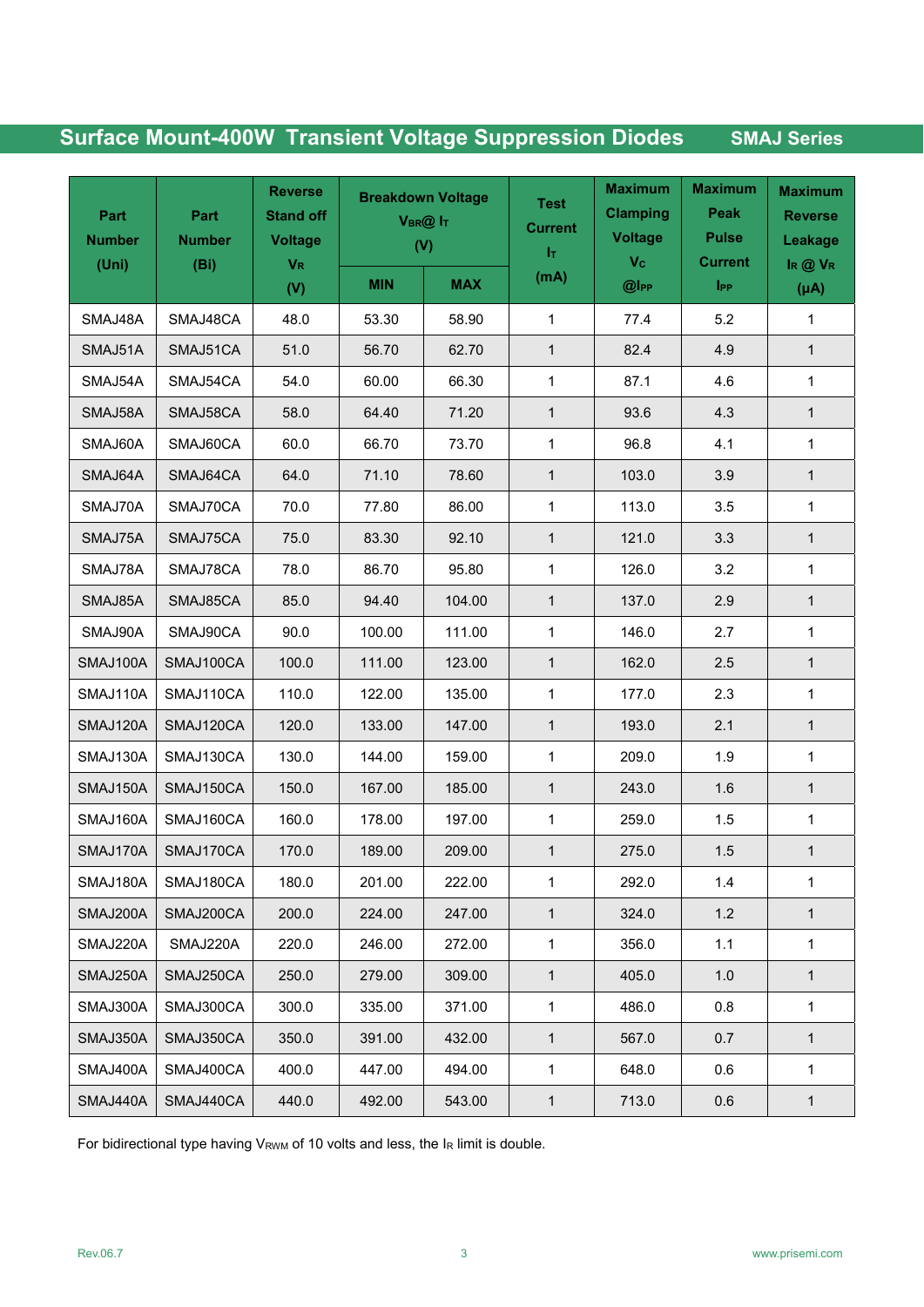#### **Solder Reflow Recommendation**



Notes: X represents 0~9, A~Z any character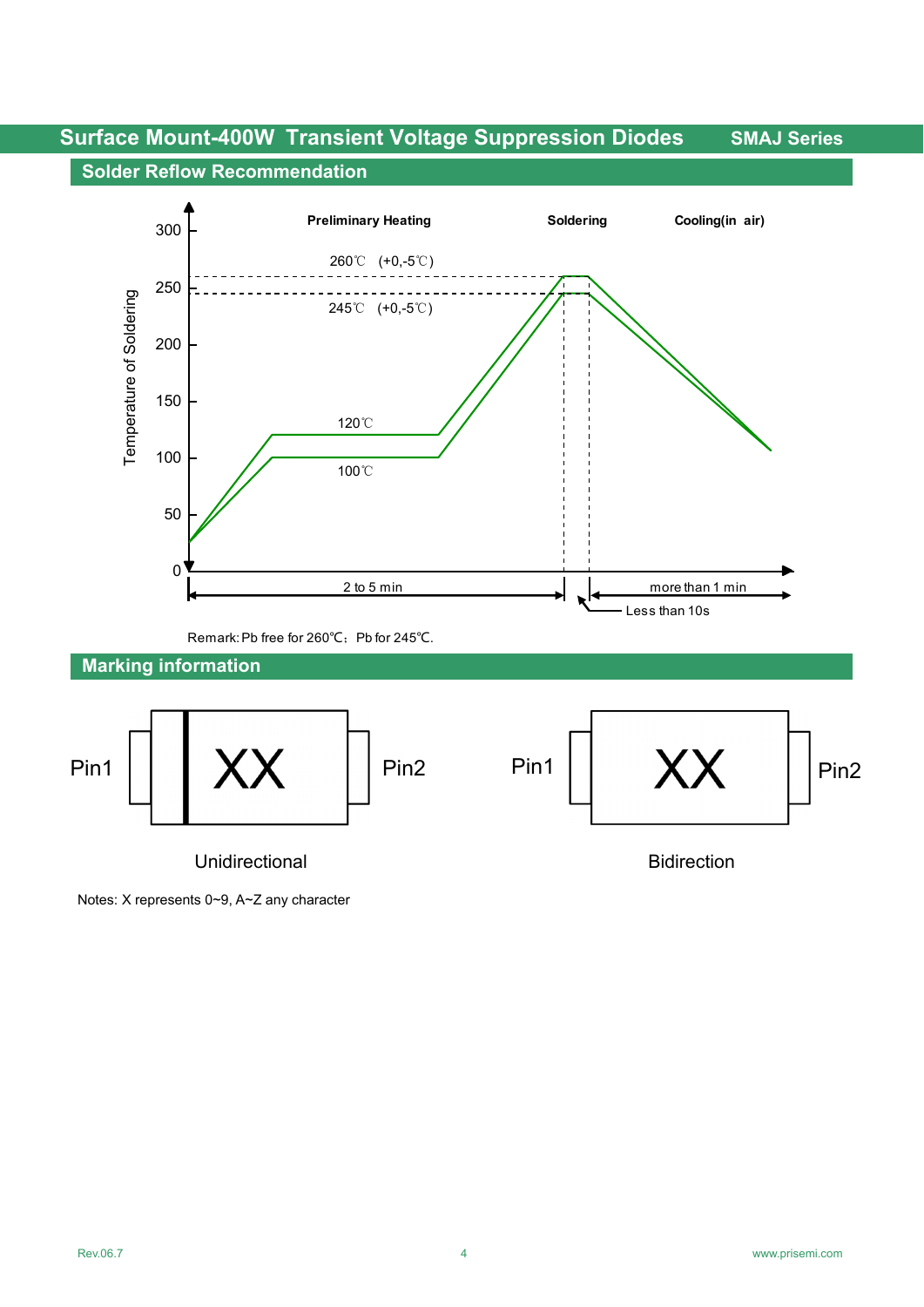## **Product dimension(SMA)**



|                  | <b>Inches</b> |            | <b>Millimeters</b> |            |  |
|------------------|---------------|------------|--------------------|------------|--|
| <b>Dimension</b> | <b>MIN</b>    | <b>MAX</b> | <b>MIN</b>         | <b>MAX</b> |  |
| A                | 0.08          | 0.11       | 2.1                | 2.7        |  |
| B                | 0.18          | 0.20       | 4.7                | 5.3        |  |
| C                | 0.05          | 0.06       | 1.2                | 1.7        |  |
| D                | 0.16          | 0.18       | 4.0                | 4.5        |  |
| E                | 0.03          | 0.05       | 0.9                | 1.4        |  |
| F                | 0.06          | 0.08       | 1.7                | 2.2        |  |
| G                | 0.00          | 0.00       | 0.0                | 0.2        |  |
| Н                | 0.06          | 0.09       | 1.7                | 2.3        |  |
| J                | 0.03          | 0.05       | 0.8                | 1.3        |  |
| K                | 0.00          | 0.01       | 0.2                | 0.3        |  |
|                  | 0.03          | 0.04       | 0.9                | 1.2        |  |

## **Ordering information**

| <b>Device</b>      | Package       | <b>Shipping</b>    |
|--------------------|---------------|--------------------|
| <b>SMAJ Series</b> | SMA (Pb-Free) | 2000 / Tape & Reel |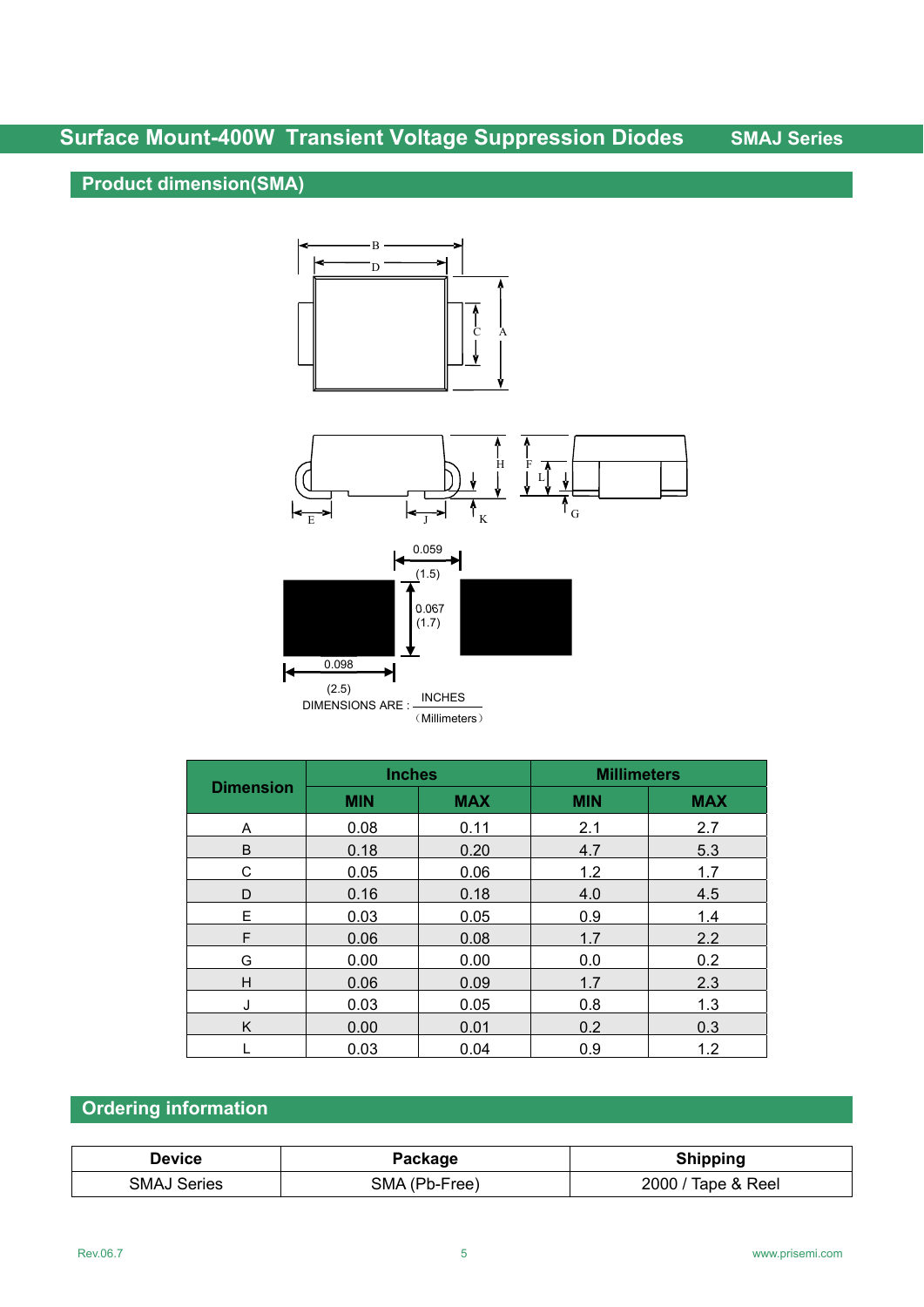### **Load with information**